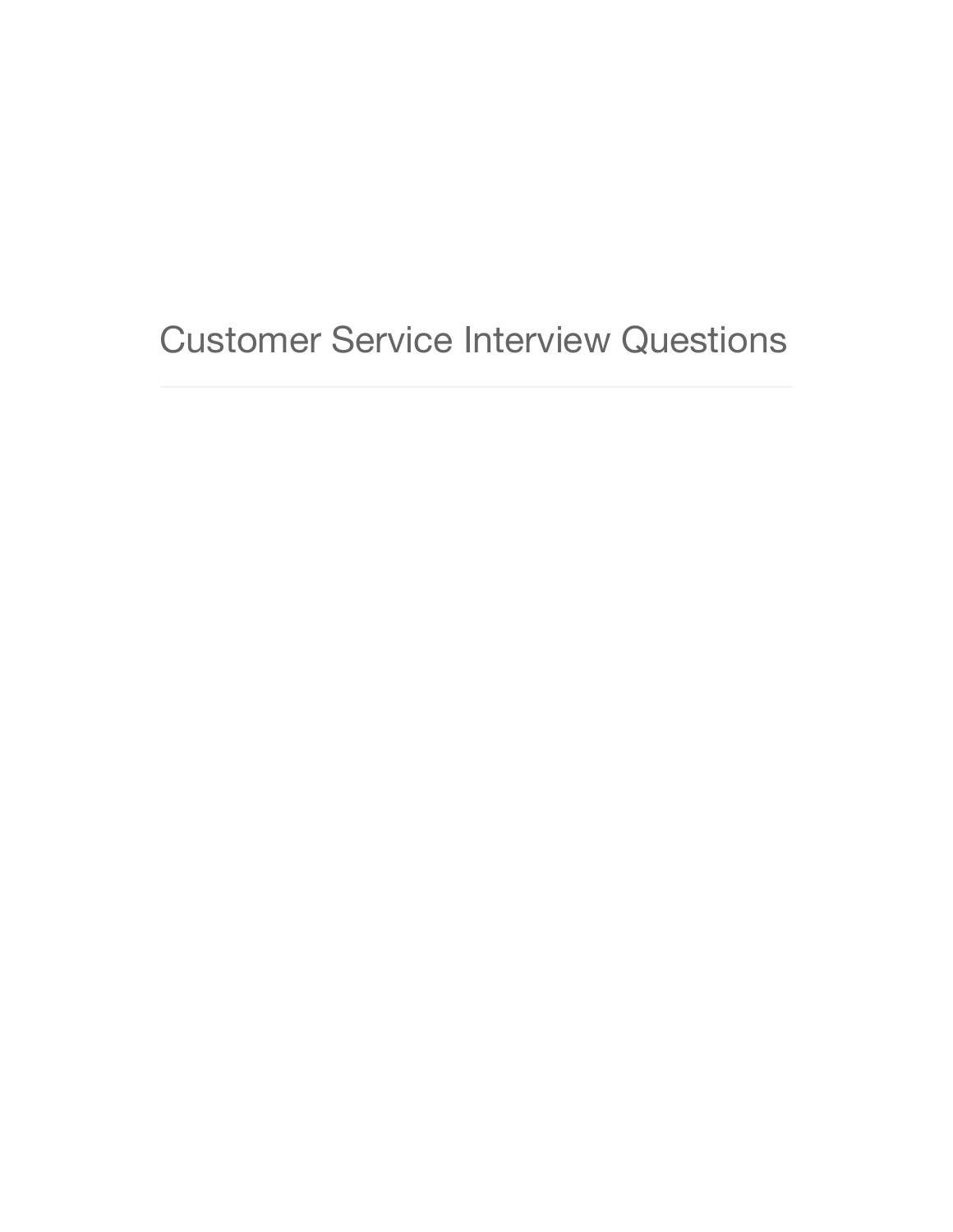# Did you know?

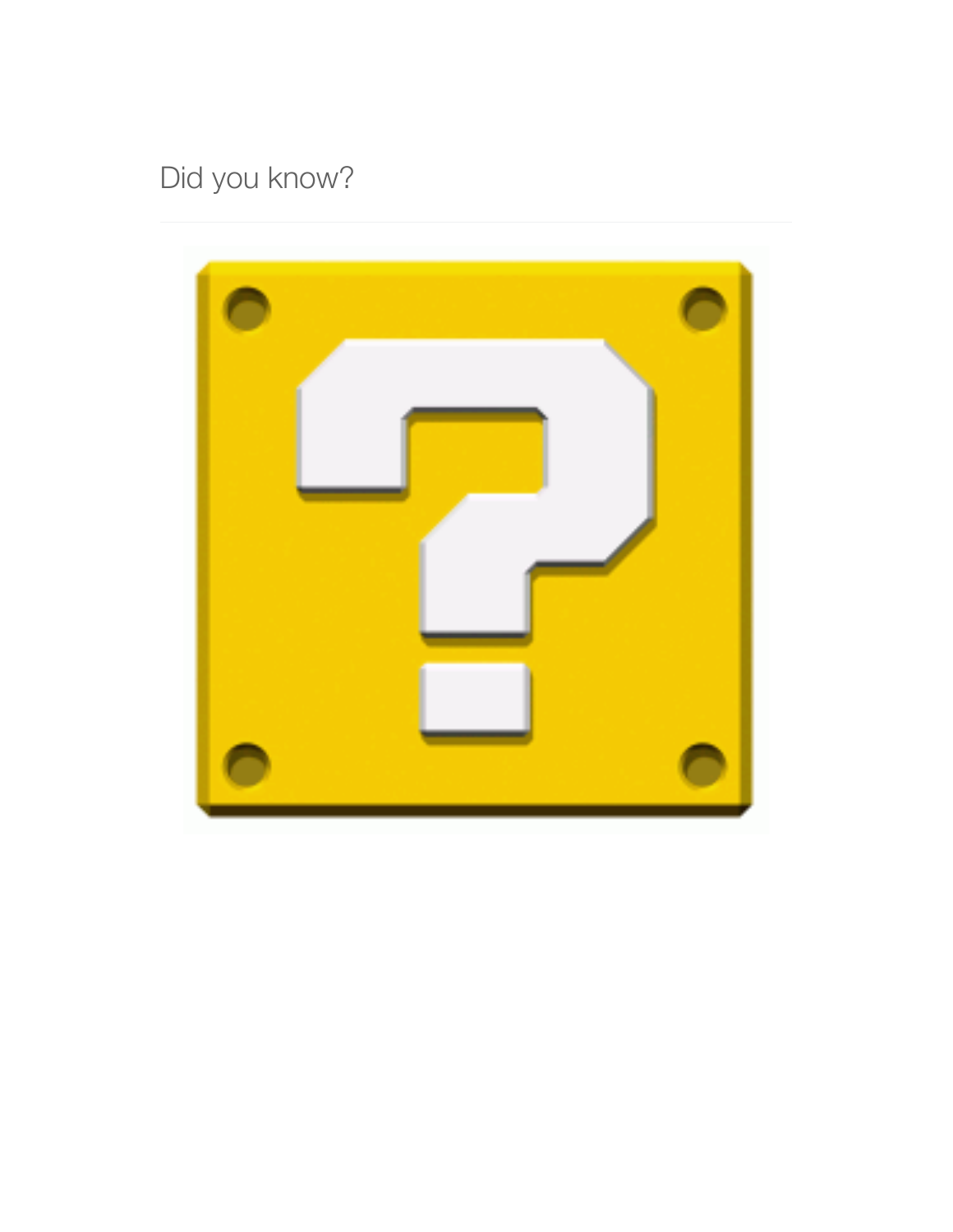According to the U.S. Department of Labor Statistics , making a bad hiring decision can cost employers **[30 percent](http://www.hr.com/en/app/blog/2012/03/who-are-you-really-hiring-10-shocking-hr-statistic_h09y2ol0.html)** of the individual's potential earnings for his or her first year? That's just one reason why it is important to be prepared for the hiring process before the interviews ever begin.

The interview process can be a bit overwhelming, especially if you are the person doing the interviews and have dozens of candidates to select from.

Being prepared and having a game plan will help you weed through the applicants, making it possible to find the best customer service representatives for your company.

## **Each section in this lesson will help you prepare for interviewing customer service reps by providing:**

- A different category of interview questions
- A few specific question examples
- Examples of good answers
- Examples of bad answers

Enjoy!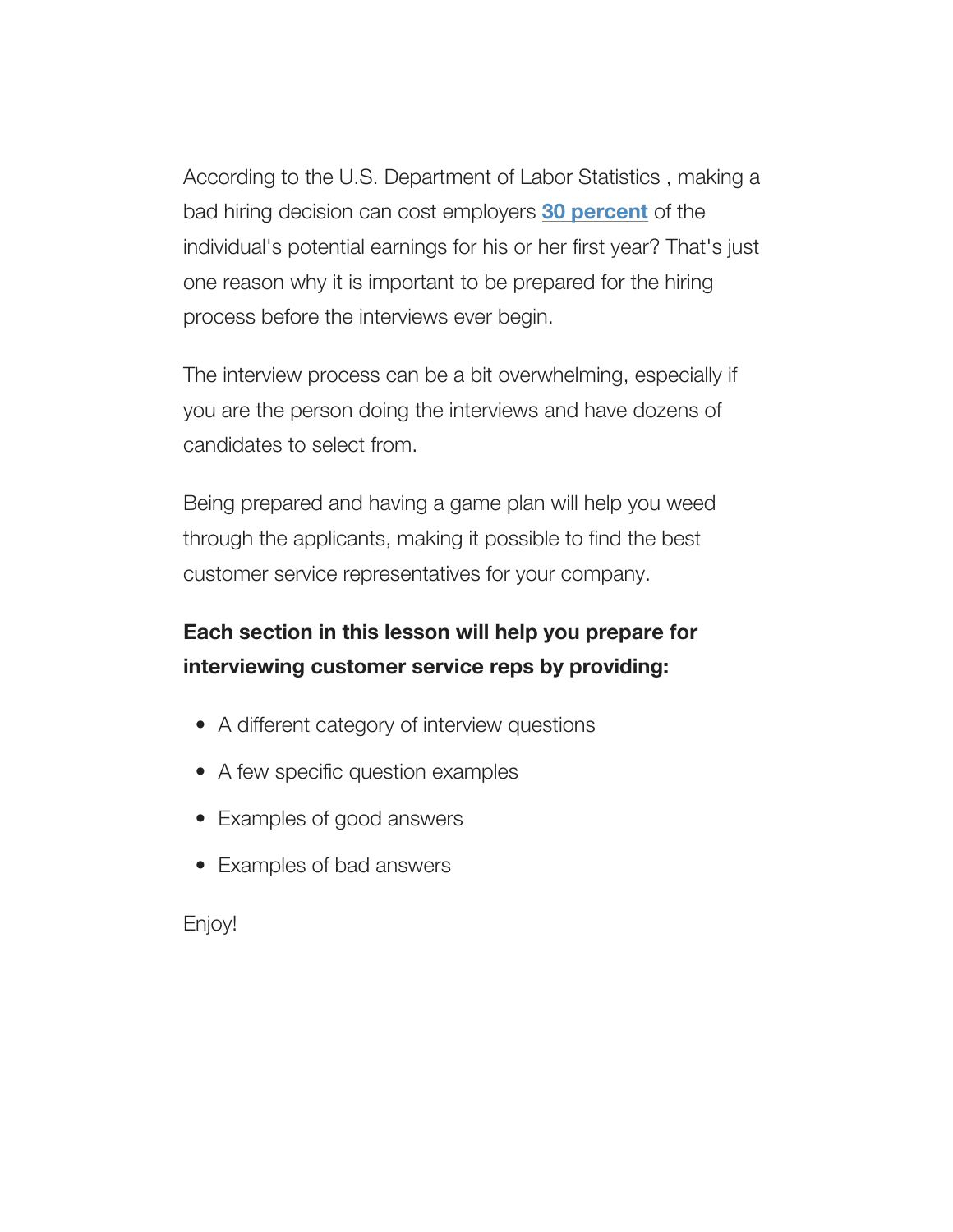# General, Get-to-Know-You Questions

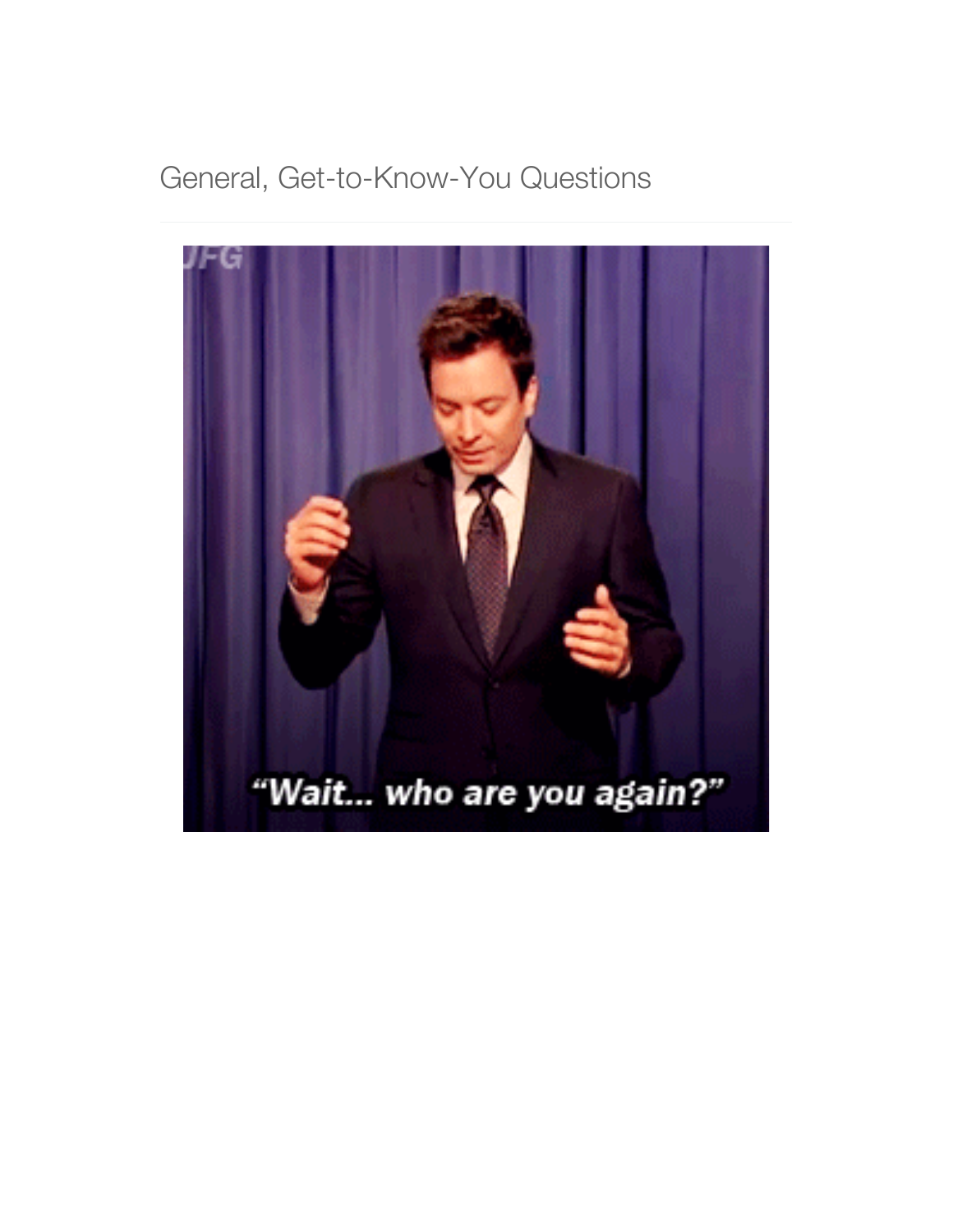## **1. What is your weakness?**

## **Good response:**

"I am not very good at [specific thing] and am struggling with [specific thing]. However, I'm working on mastering those skills."

## **Why:**

This shows the candidate is aware of what needs to be improved upon and is working on it.

## **Bad response:**

"I do not know how to adjust columns in Excel. I am having trouble with Outlook," then lists several other items.

## **Why:**

Listing everything shows self-doubt and lack of confidence.

## **2. Tell me about yourself.**

**Good response:**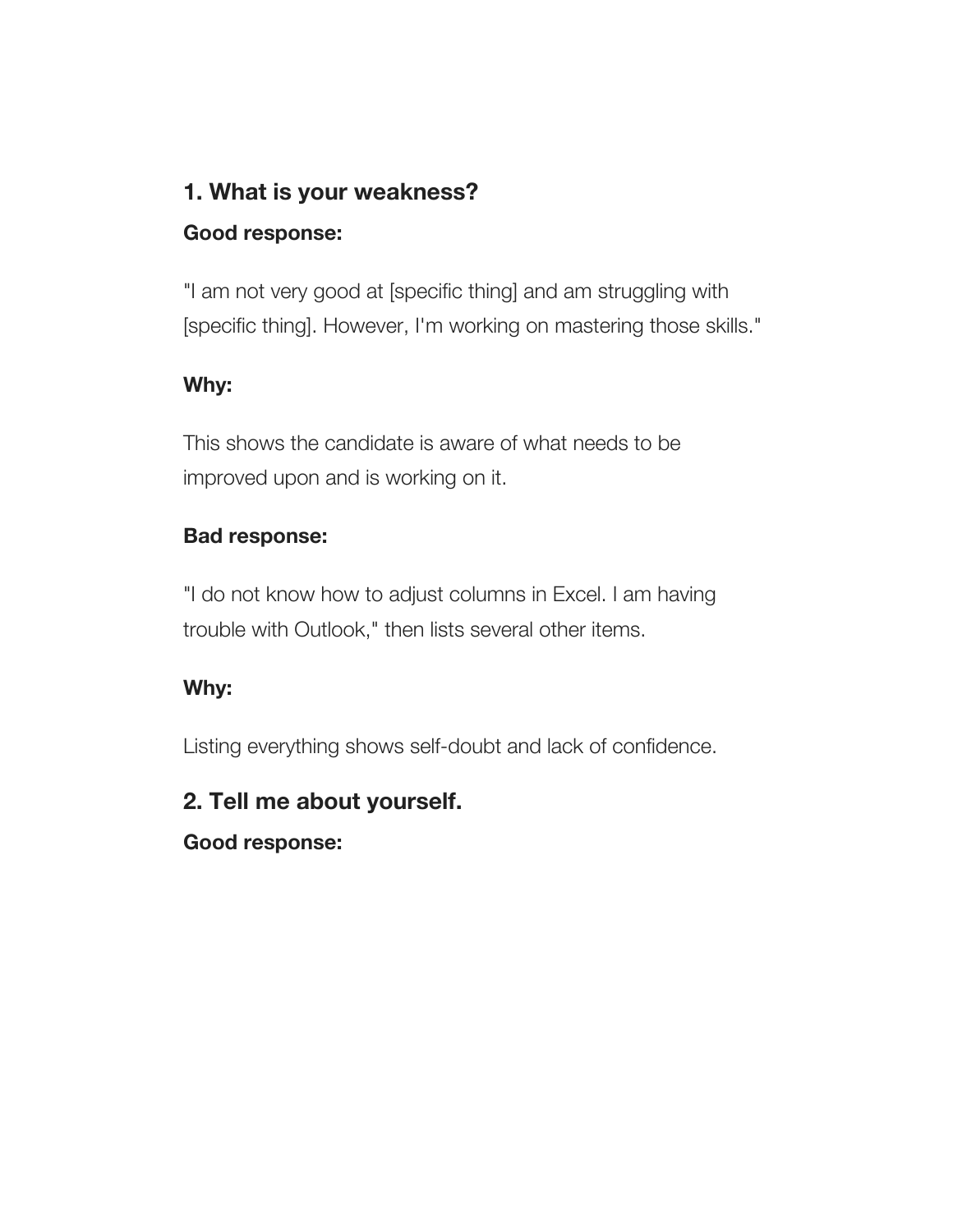"I have worked in customer service for five years and enjoy helping customers. In my last job I was honored to be a part of a test program that implemented a new tracking system that improved our service rates by 14 percent. On a personal note, I enjoy spending time with family and volunteering."

## **Why:**

This is a quick elevator speech that every candidate should prepare for their interview. Shows they take pride in their work and leaves time for family and helping others.

## **Bad response:**

"What do you want to know?"

## **Why:**

Answering with a question shows they did not come prepared and have little experience.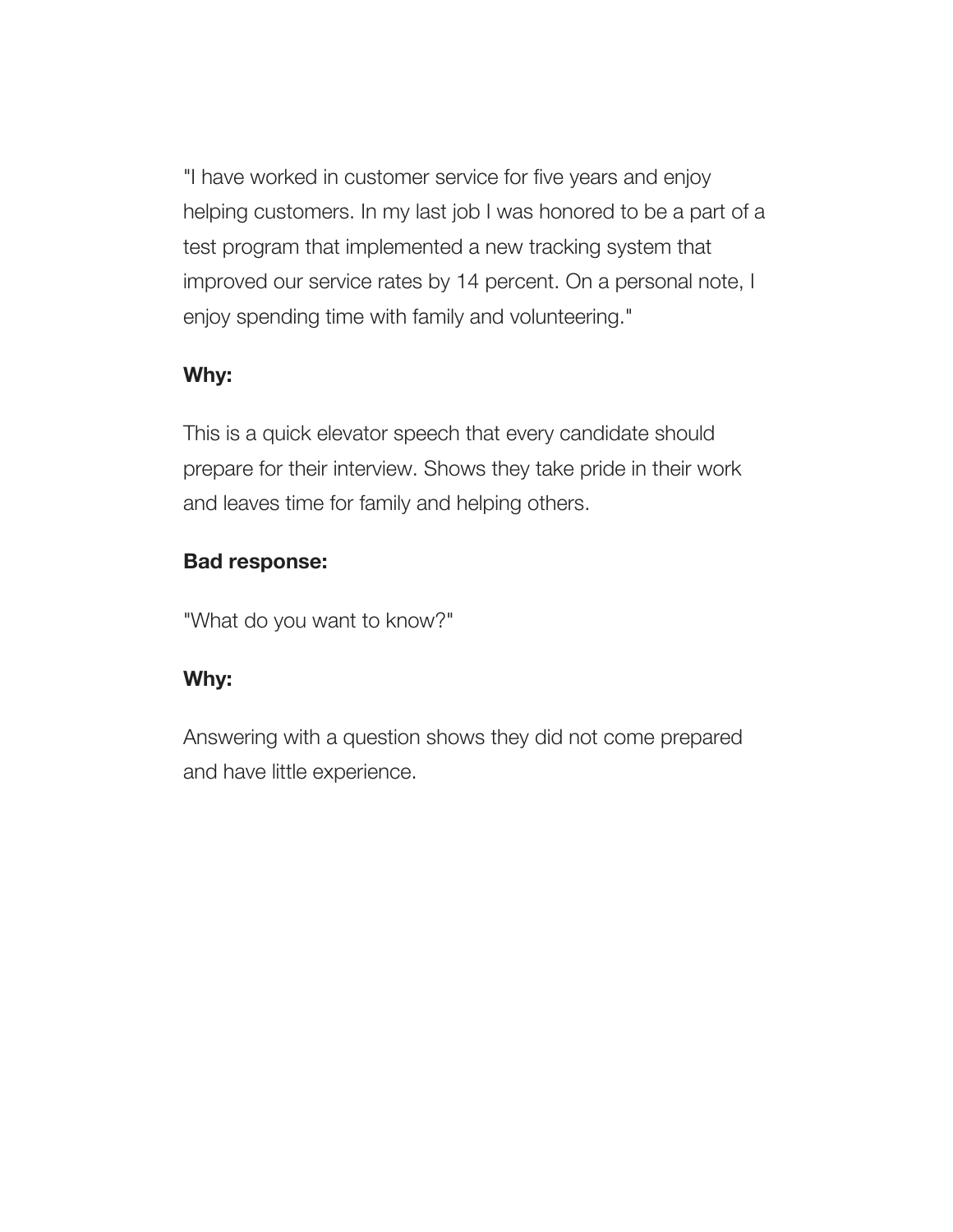## **3. Tell me about a time when you had difficulty dealing with someone.**

#### **Good response:**

"A fellow employee was always negative and I knew I had to find a way to make working with his negativity bearable. I found common ground between us and discovered we both enjoy watching the same shows. Then, when the conversation turned negative I changed the subject to what happened in our favorite show."

#### **Why:**

This shows that the candidate took the initiative to get to know the coworker better and made working with them less difficult.

## **Bad response:**

"I get along with everyone."

## **Why:**

This answer is just not true and shows a lack of authenticity.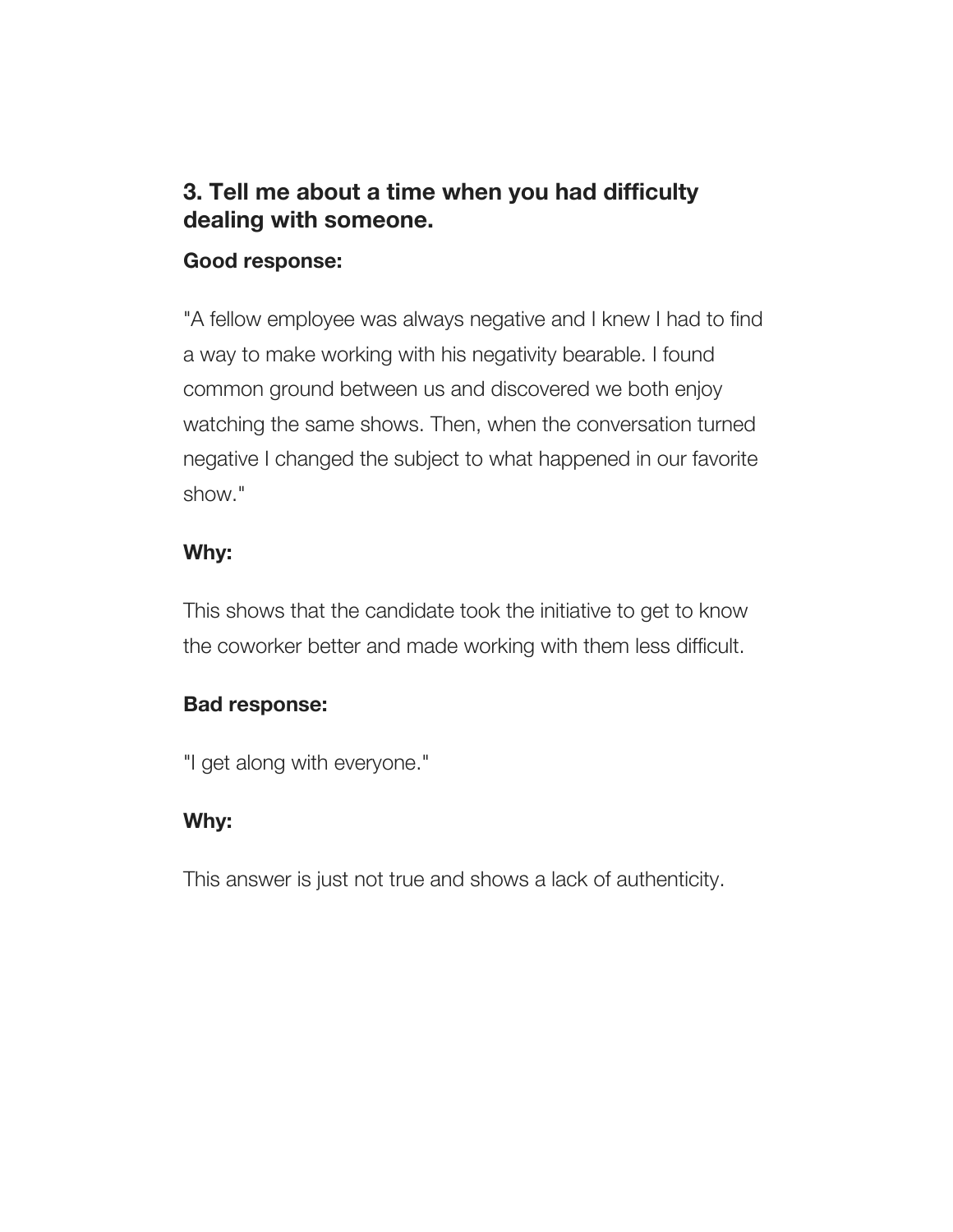Behavioral Interview Questions



# **1. How do you deal with conflict?**

## **Good response:**

"I start by trying to determine what is causing the conflict. In my last job there was one person who always got defensive when you would offer advice. I took the time to get to know her and discovered she was overwhelmed both at work and at home. I started working with her instead of just telling her."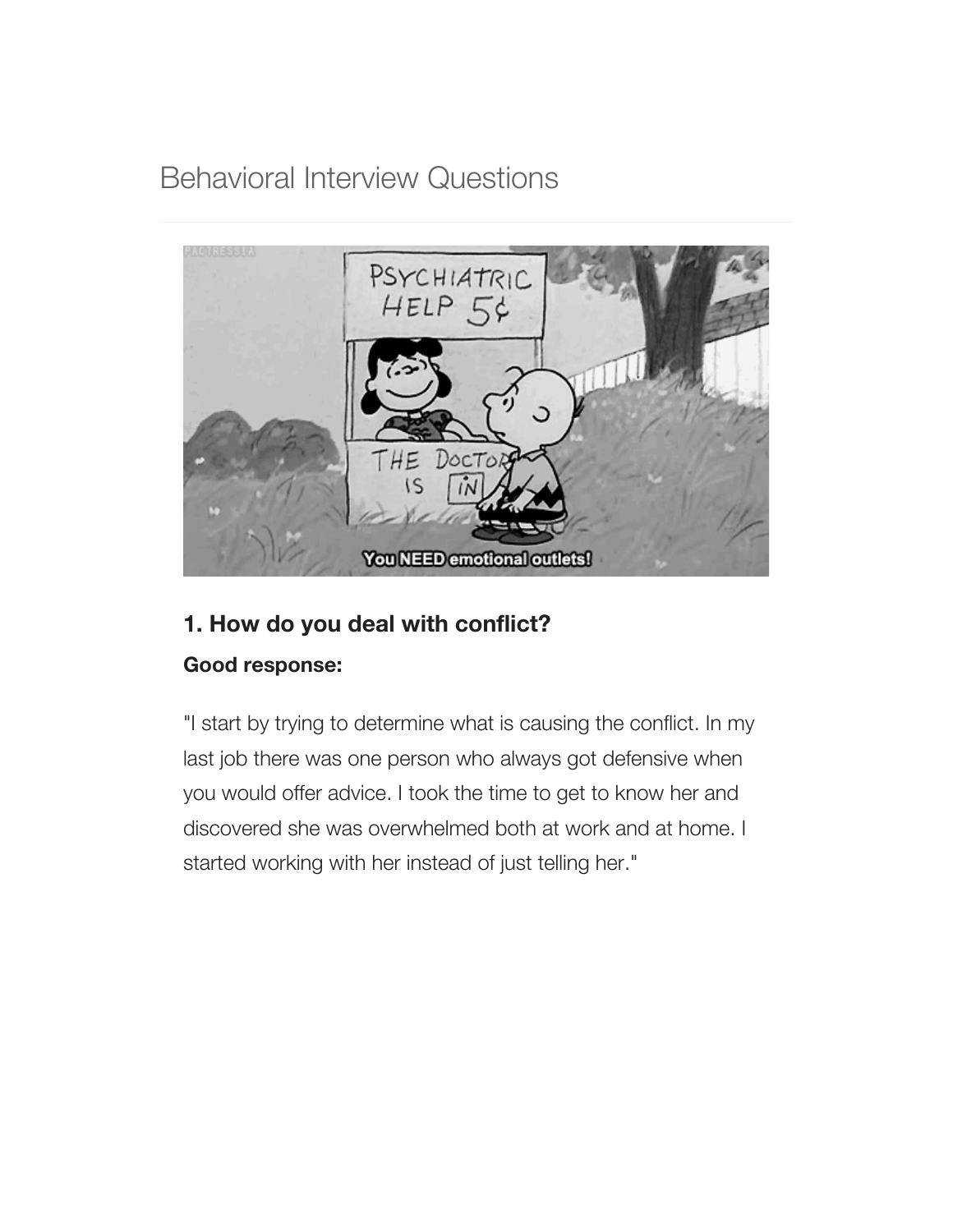## **Why:**

This shows the candidate knows how to deal with conflict and how to solve it collaboratively.

## **Bad response:**

"I avoid it."

## **Why:**

Shows the candidate avoids conflict, which is especially evident in a customer service role.

## **2. Have you ever had a problem with a previous supervisor?**

## **Good response:**

"There have been times when I have found myself disagreeing with a supervisor. However, I understand it takes an effort from both of those sides to solve a problem. Because I valued my career, I did my best to work through the problem together."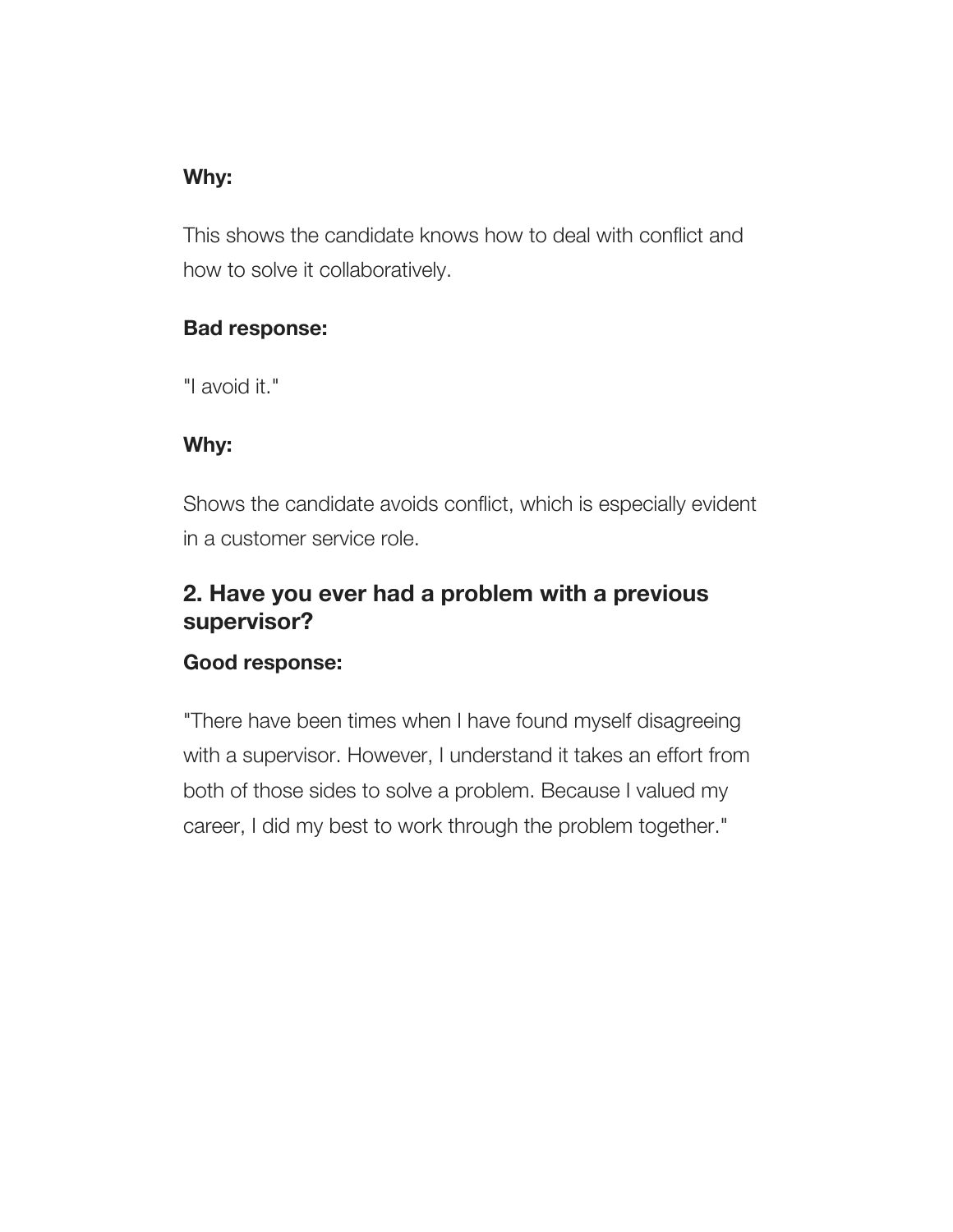## **Why:**

Shows the candidate values their career and is willing to work on finding a solution before giving up.

## **Bad response:**

"I am leaving my current job because my boss refuses to promote me."

## **Why:**

Shows the candidate is more willing to give up rather than find out why they have not been promoted and work through it.

# **3. How do you handle negative feedback?**

## **Good response:**

"I listen and ask if there are any suggestions that could help me improve. I consider what was said and why. Then I look for ways to improve."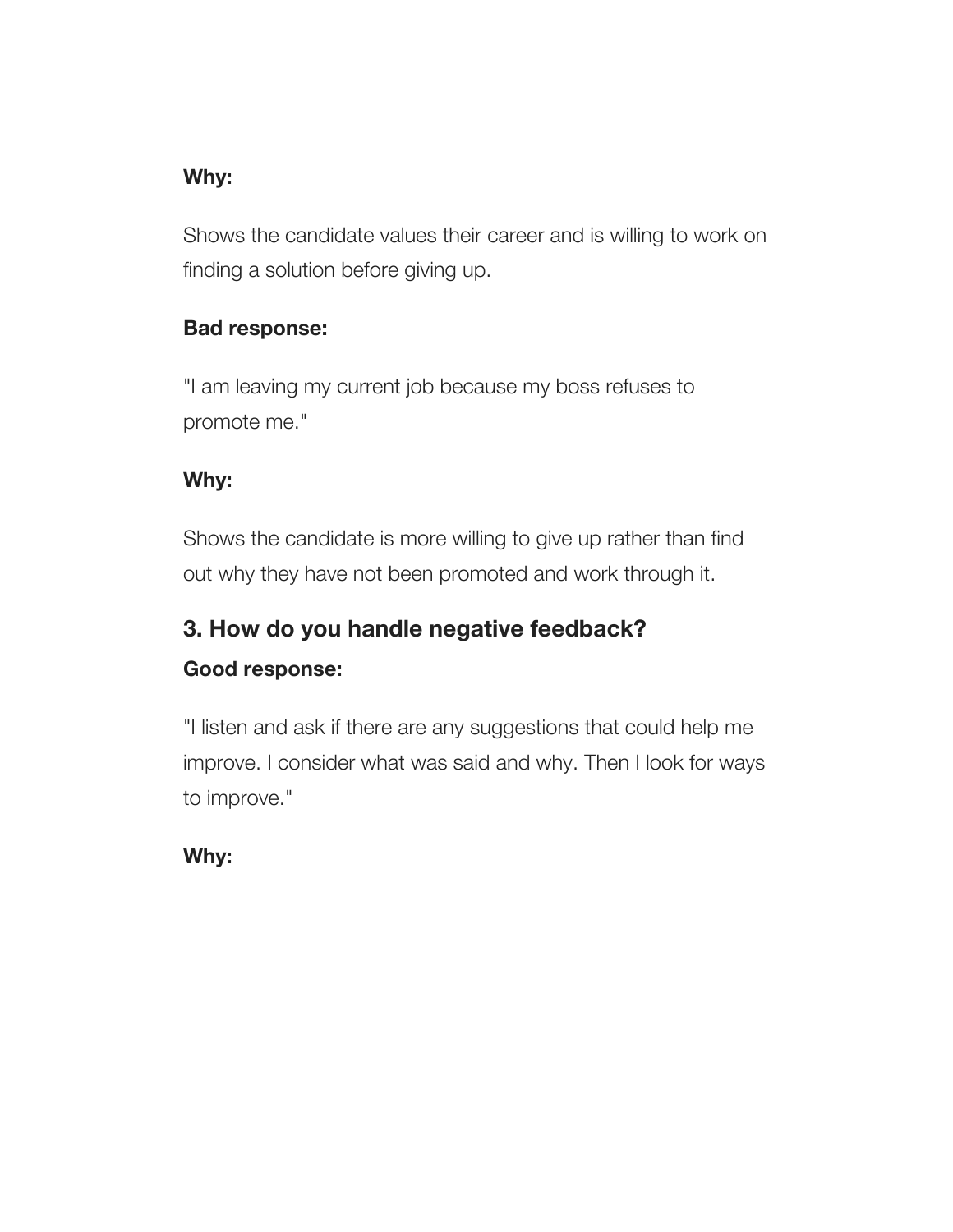Shows the candidate is willing to accept feedback and use it to improve their performance.

#### **Bad response:**

"Negative feedback makes me feel uncomfortable, so I typically try to avoid reviews and high pressure conversations."

## **Why:**

This shows the candidate would not be take constructive criticism and might have difficulty being self-aware enough to critique what is being done wrong.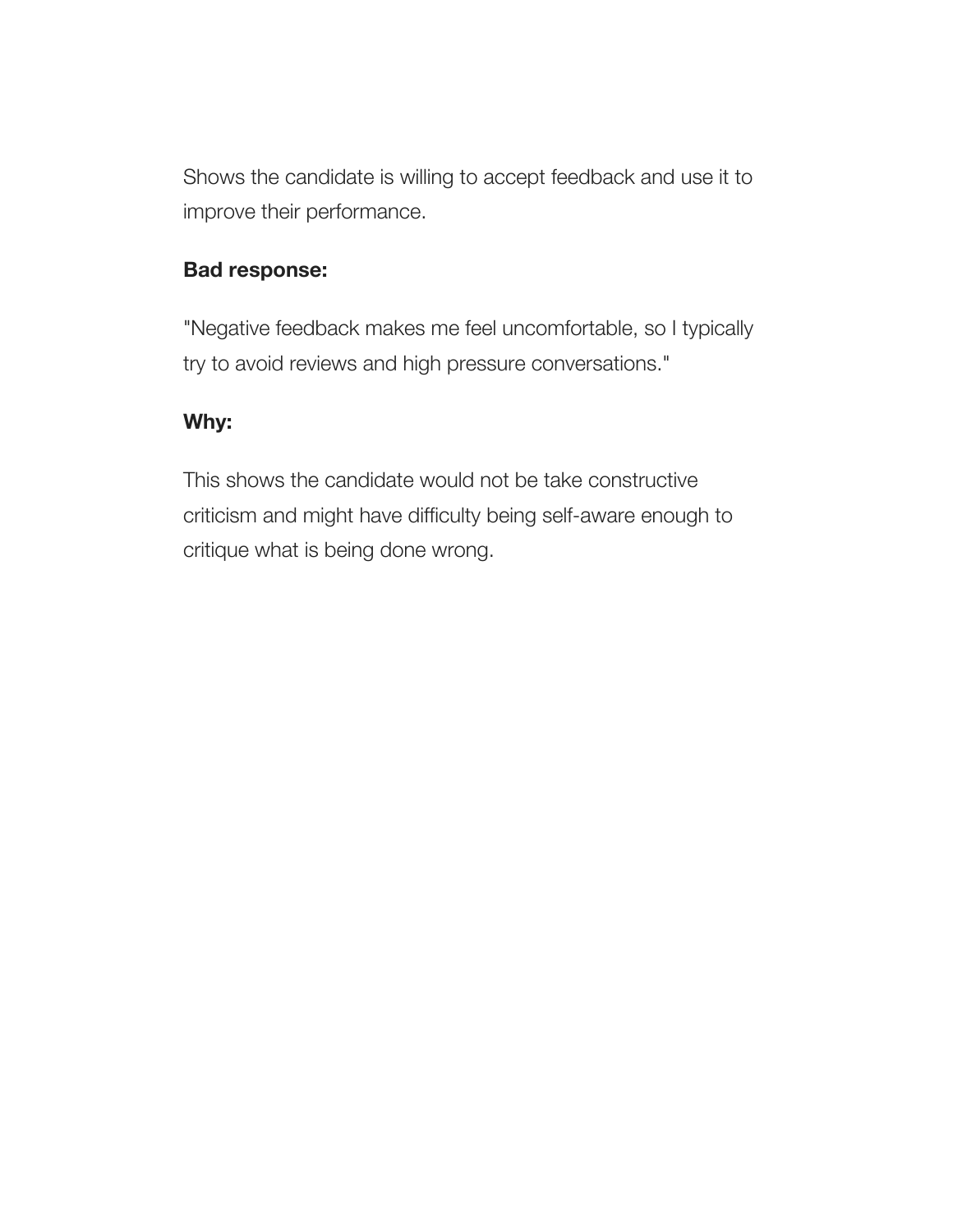# eCommerce Customer Service Interview **Questions**



**1. What experience do you have in the eCommerce field?**

**Good response:**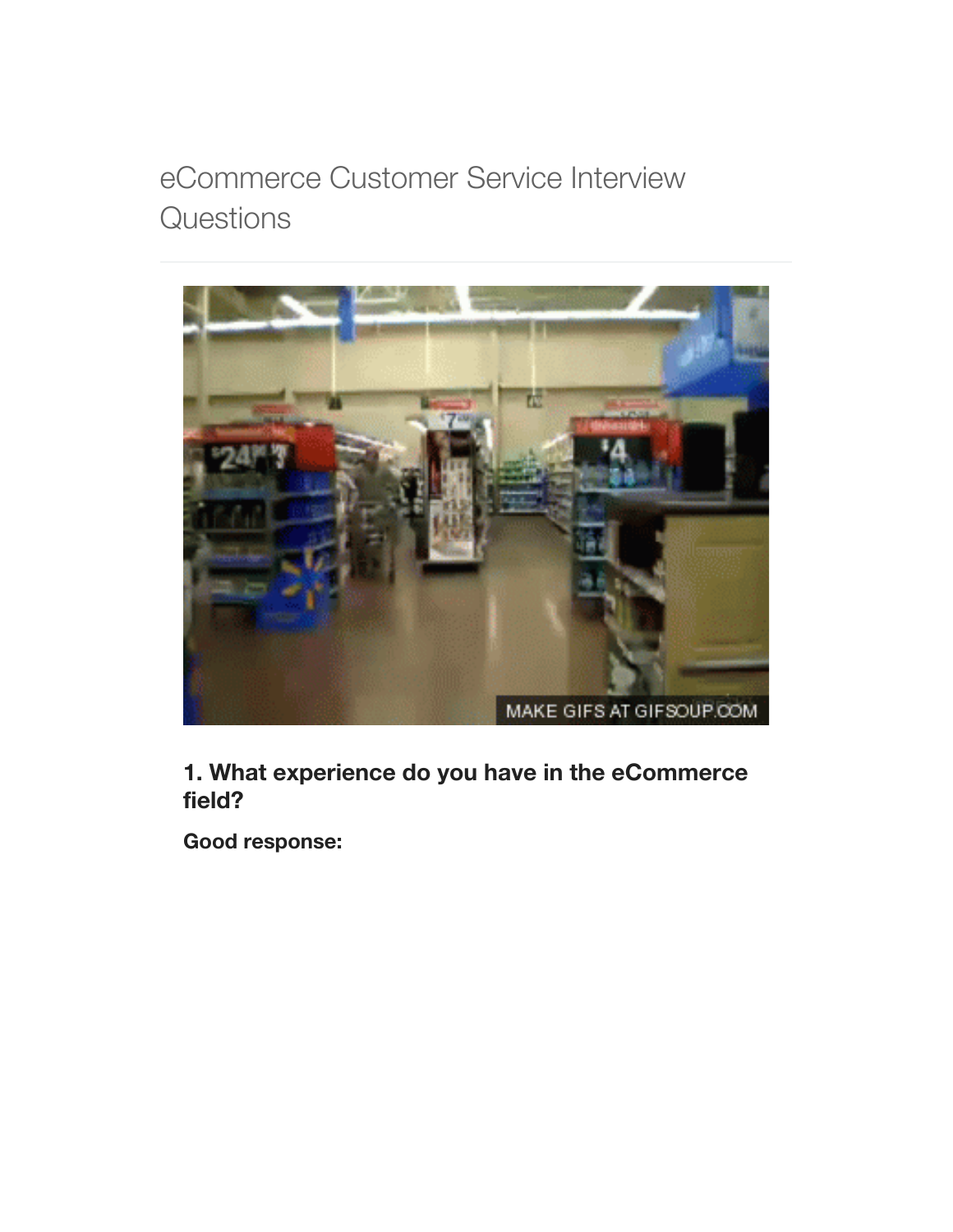"I have been in the customer service industry for fifteen years, including hospitality and eCommerce."

## **Why:**

Shows the candidate has been in customer service for a decent amount of time and worked in multiple areas.

## **Bad response:**

"This would be my first time working in eCommerce."

## **Why:**

Shows there is no experience for the job and did not add any evidence that effort would be made to grow into the role.

## **2. Have you tried our product?**

## **Good response:**

"I have not tried [product], yet, but I saw on the website how [product] can help me get organized I am interested in trying [product] and plan to do so soon."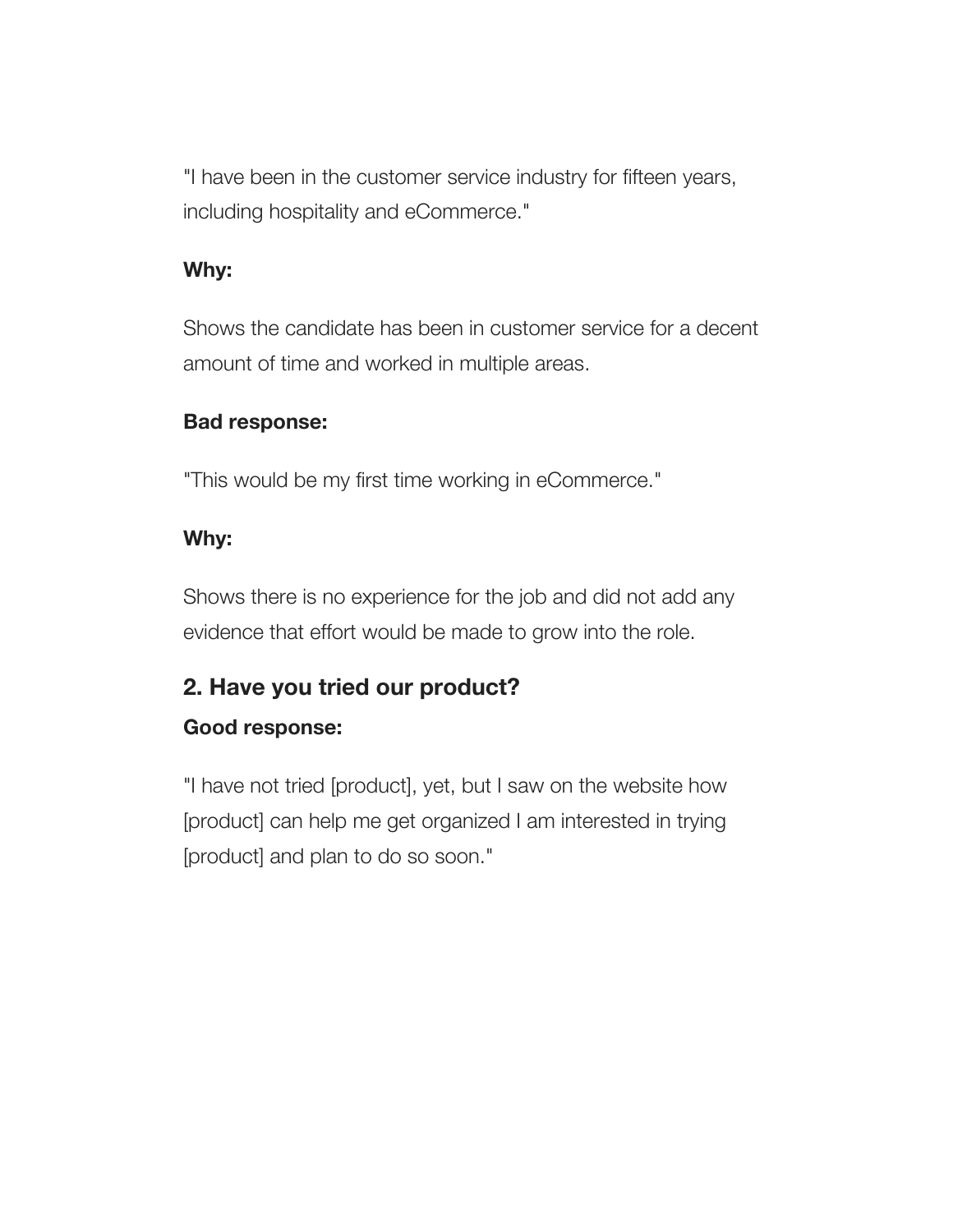## **Why:**

Candidate is honest and also took the time to research your company's products.

## **Bad response:**

"No, is that required?"

## **Why:**

Shows the candidate is not passionate about what you are selling.

## **3. Name one suggestion you made at your last job that was implemented?**

## **Good response:**

"In my last job I suggested we create a website for our VIP customers and share special offers. Management tried it for about six months and sales went up more than 35 percent."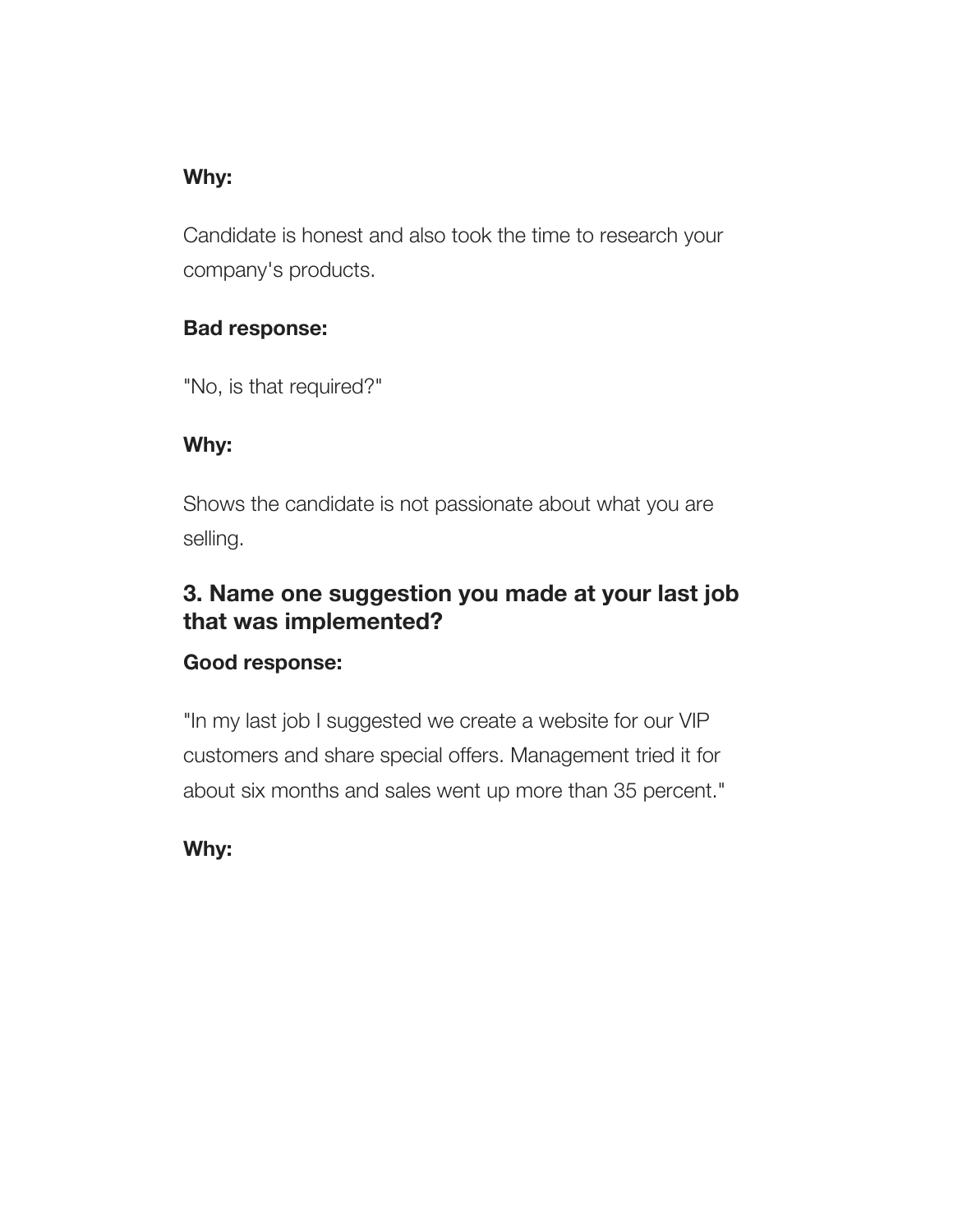Shows the candidate took initiative to suggest something and knew the metrics for the results.

## **Bad response:**

"Management never implements any of my ideas."

## **Why:**

This negative response shows the candidate lacks initiative and inability to work with authority.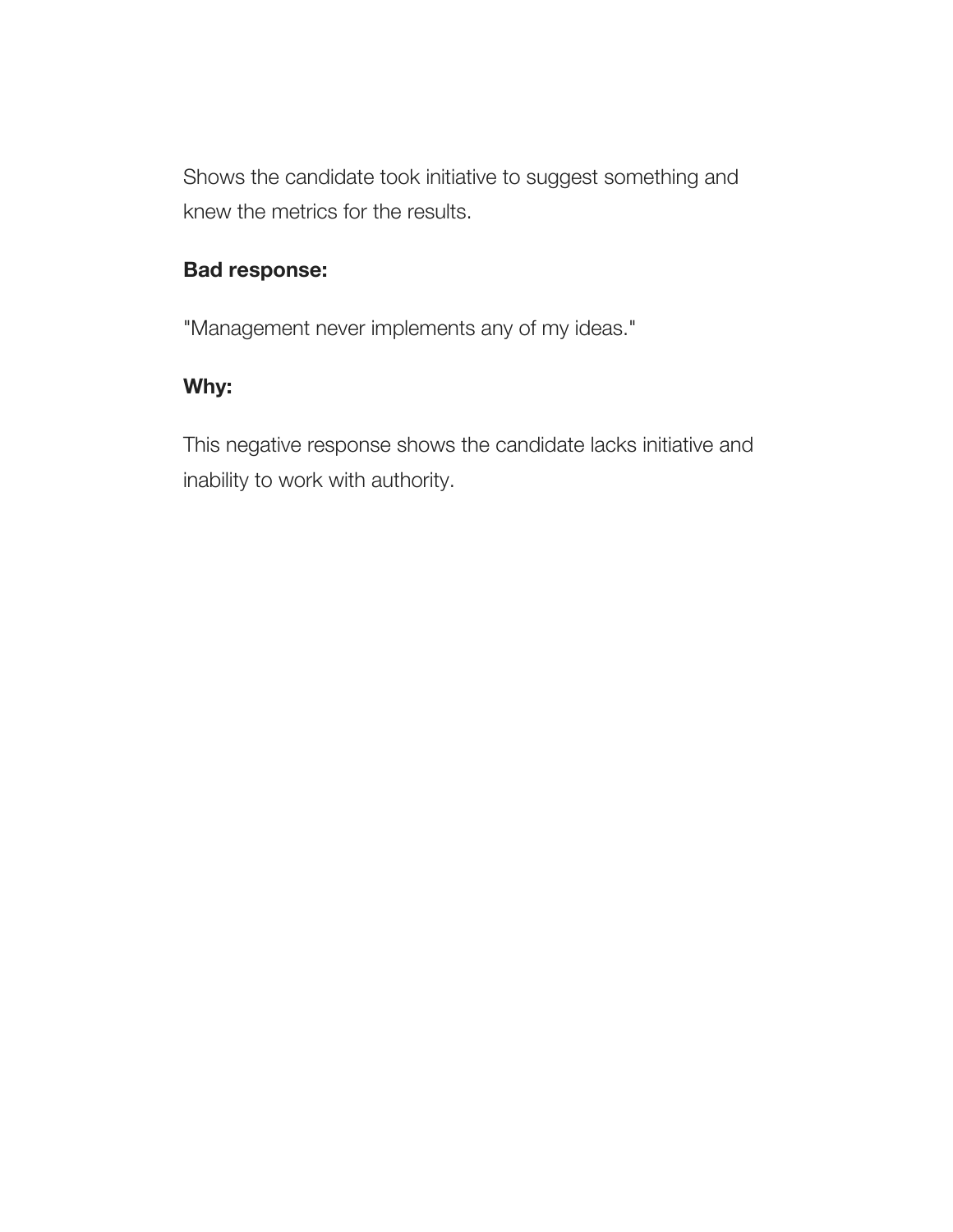## Call Center Interview Questions



## **1. Why do you like working in a call center? Good response:**

"Mostly because I believe I am at my best when working in a fast-paced environment. I enjoy helping customers find solutions to their problems and help them understand how multiple products can be used together."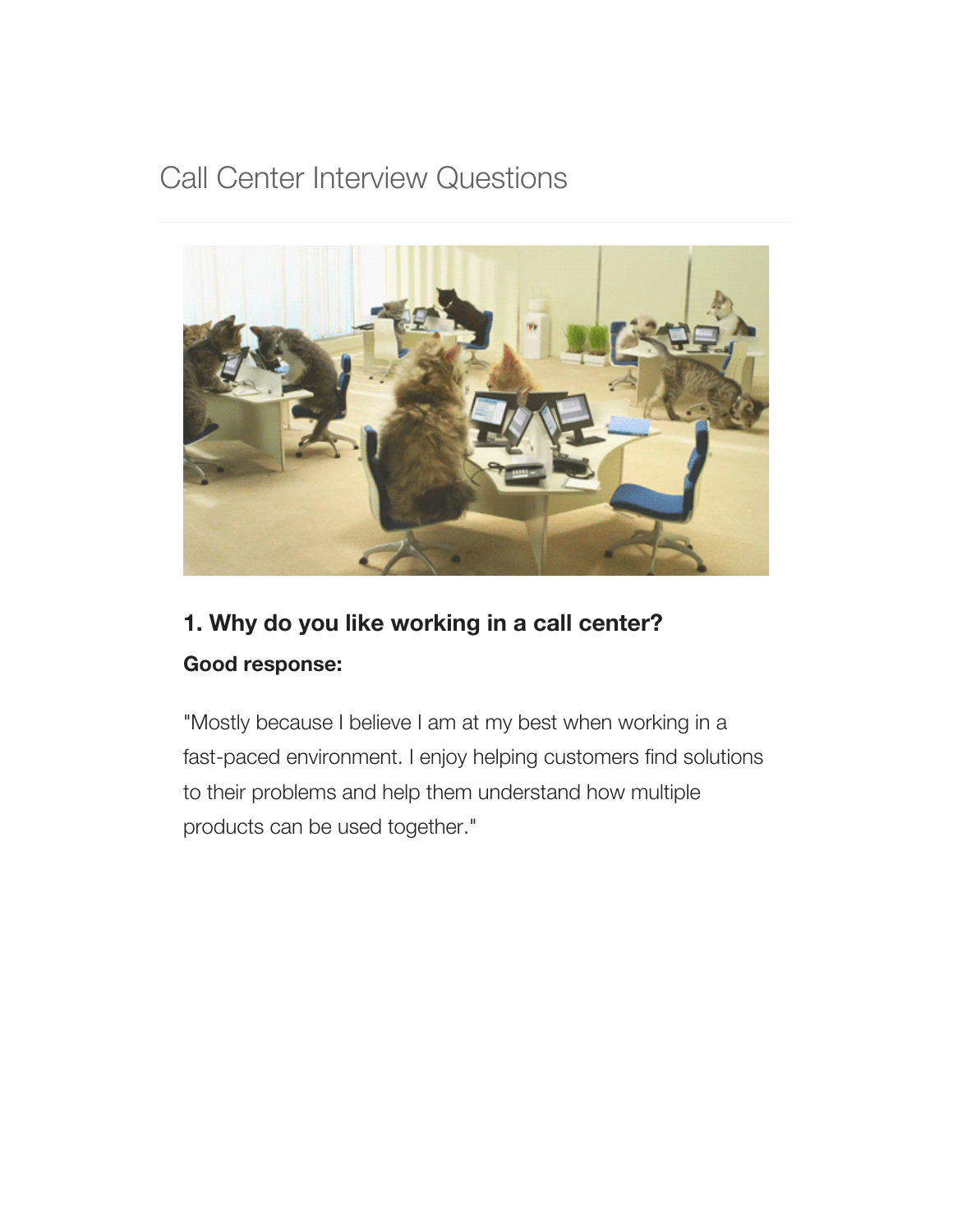## **Why:**

Shows the candidate is enthusiastic about working and understands the demands of a call center.

## **Bad response:**

"Because I do not like working with people."

## **Why:**

Shows the candidate is unaware of the type of role they are applying for.

## **2. What makes a call center successful? Good response:**

"One that offers helpful service to customers. All agents must be knowledgeable and able to provide effective solutions."

## **Why:**

Shows the candidate understands what it takes to work in a call center and how to help it be successful.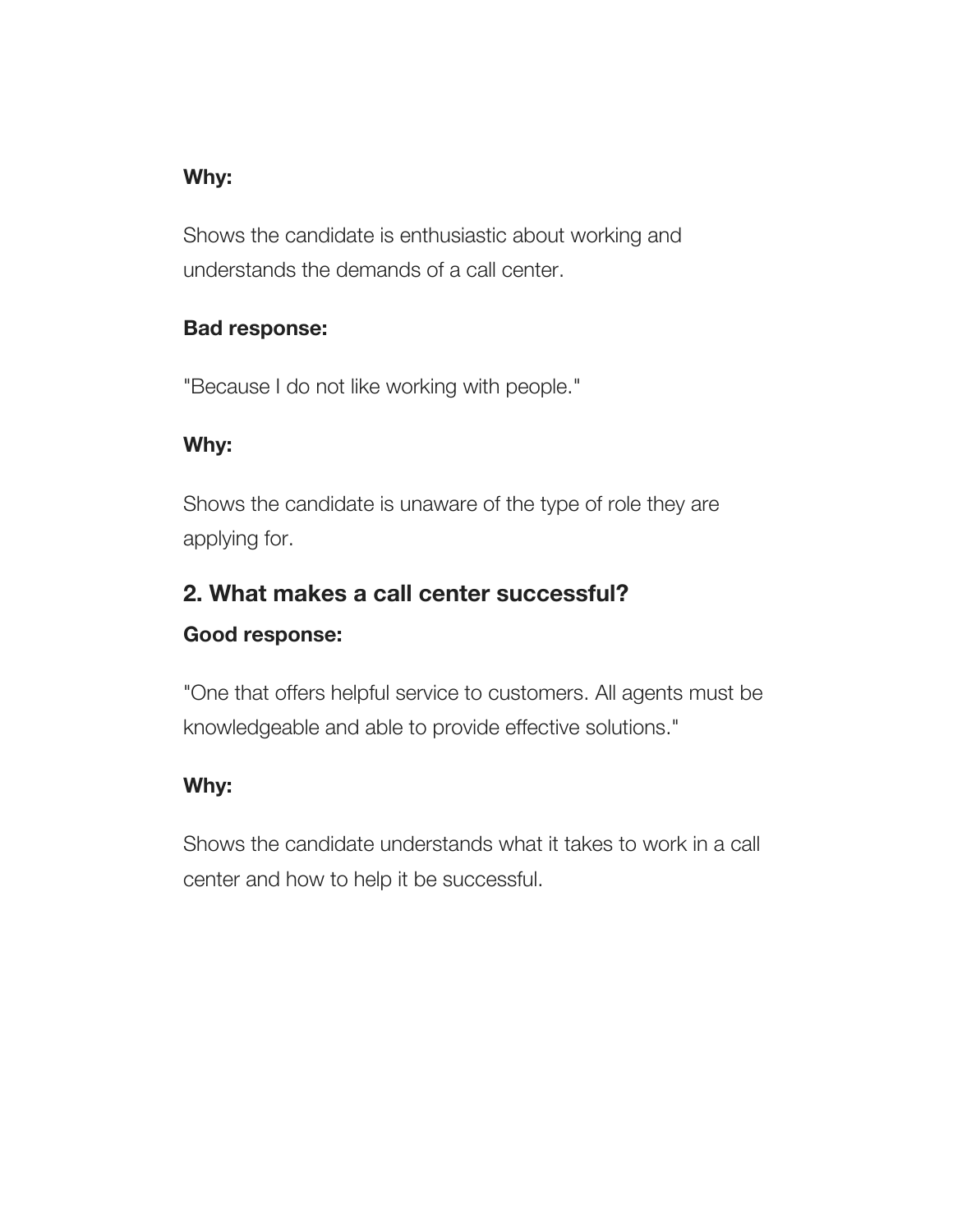## **Bad response:**

"I guess I would say, answer the phone in a timely manner."

#### **Why:**

Shows the candidate has no idea what it takes to work in a call center.

## **3. What is your typing speed?**

## **Good response:**

"The last I tested it was at 45 words per minute."

## **Why:**

Shows the candidate is aware of the metric, and is regularly measuring it.

## **Bad response:**

"Don't know, never checked."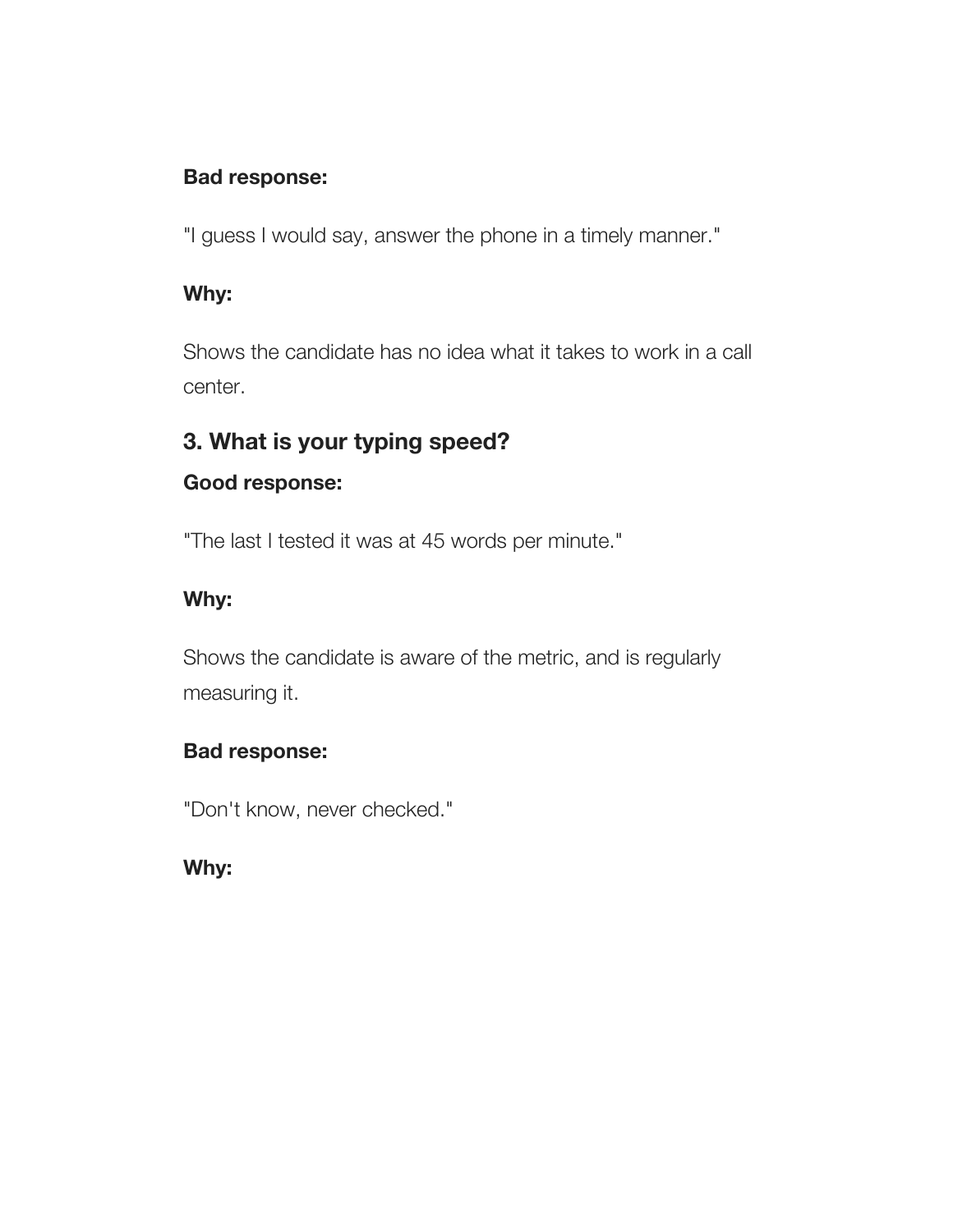Shows the candidate is not used to measuring their speed, which may lead to difficulty in the future if your call center is driven by metrics.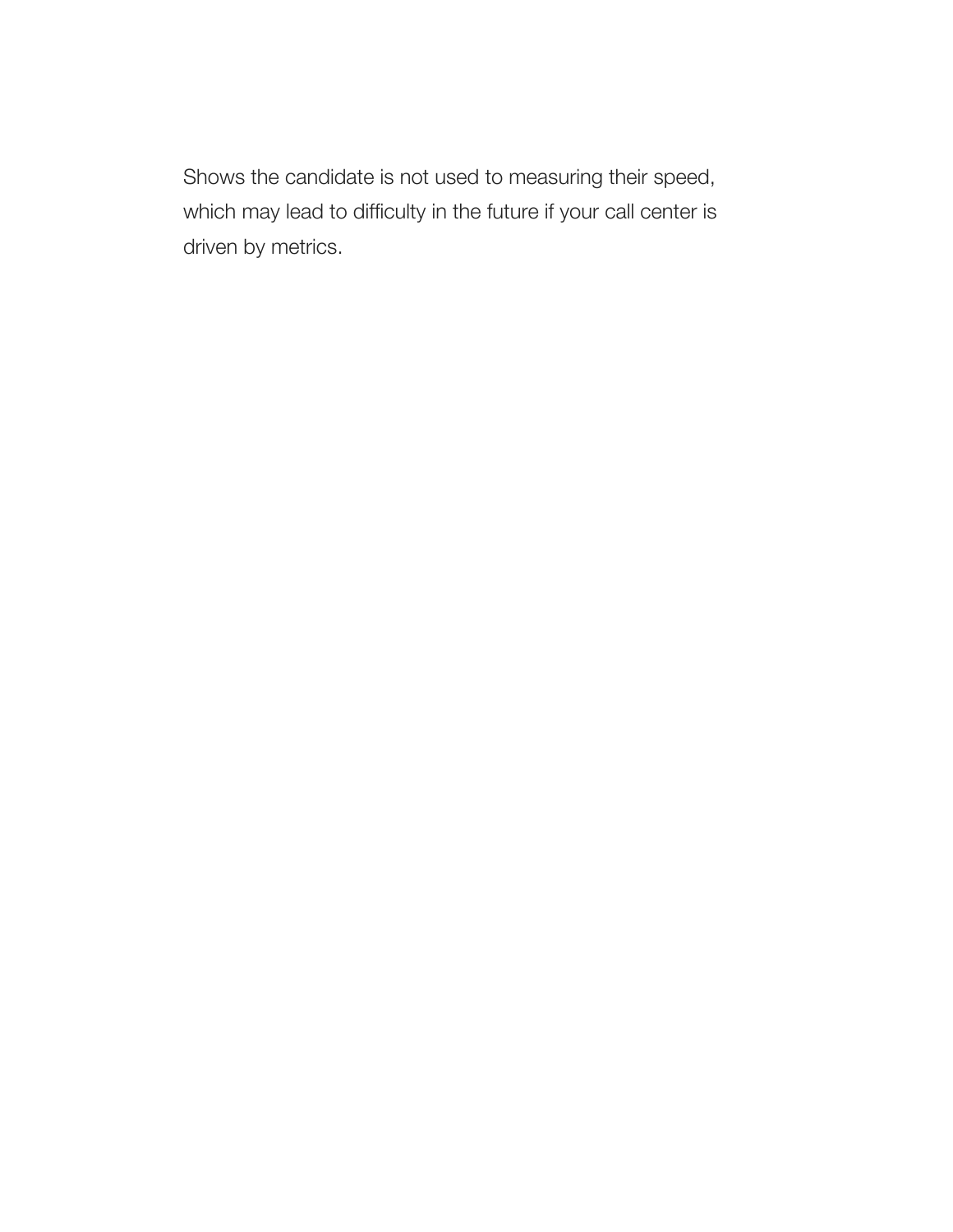Customer Service Manager Interview Questions



## **1. What do you do to keep your professional skills current?**

## **Good response:**

"I do a lot of reading and research about the customer service industry. If there is a class available, I make plans to go so I can learn the latest information."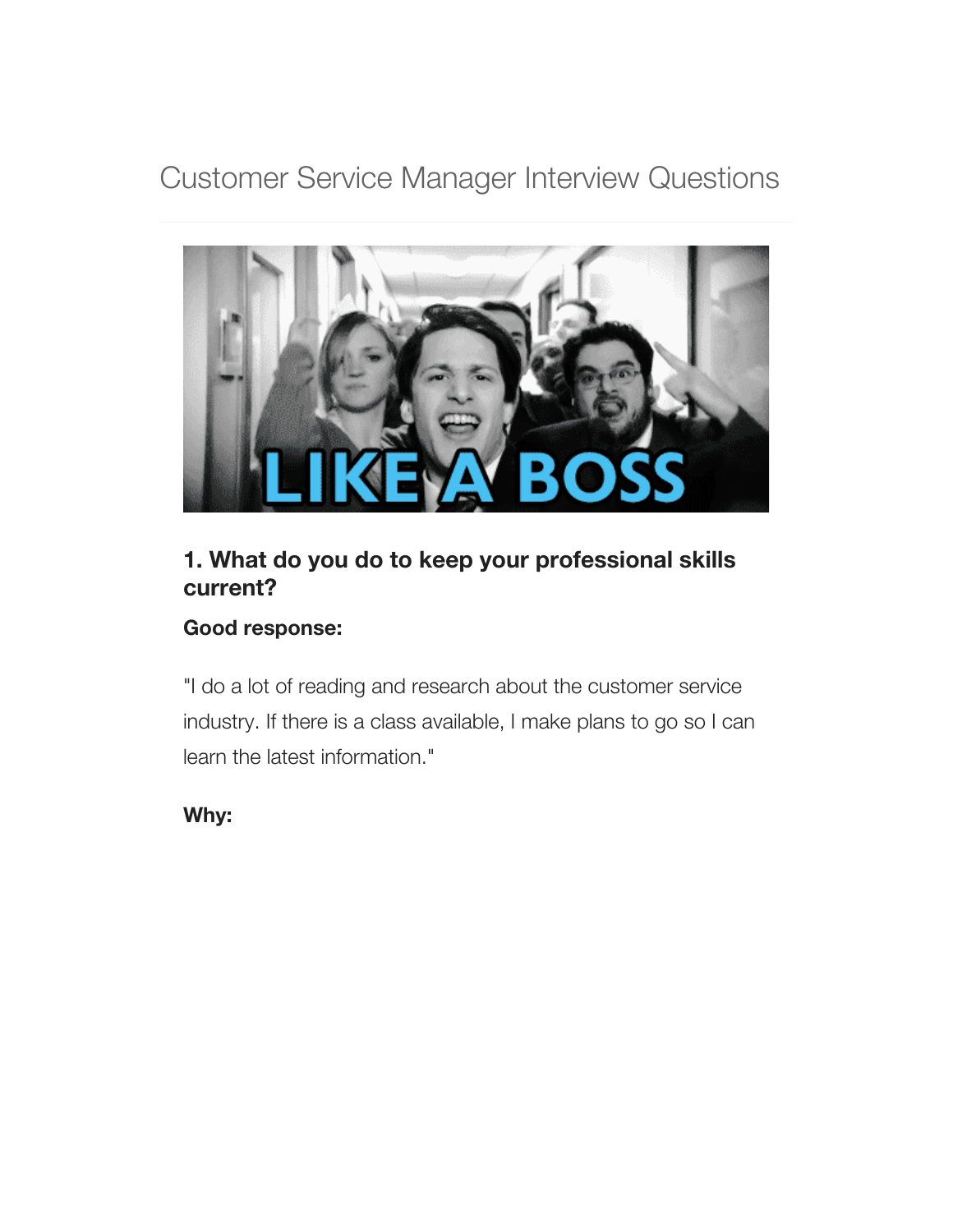Shows the candidate looks to find changes in the industry and if possible, finds the time to receive additional training.

#### **Bad response:**

"I wait until I am notified I need more training."

## **Why:**

Shows the manager sits back and waits to be told what to do, not ideal for a leader.

## **2. Tell me about a time when you had to discipline an employee?**

## **Good response:**

"I recall dealing with one employee who never showed up to work on time. It was because her son was having difficulty being dropped off at daycare. I sat down with her and explained the issue. We discovered putting her on a different shift made it easier for her to get to work on time.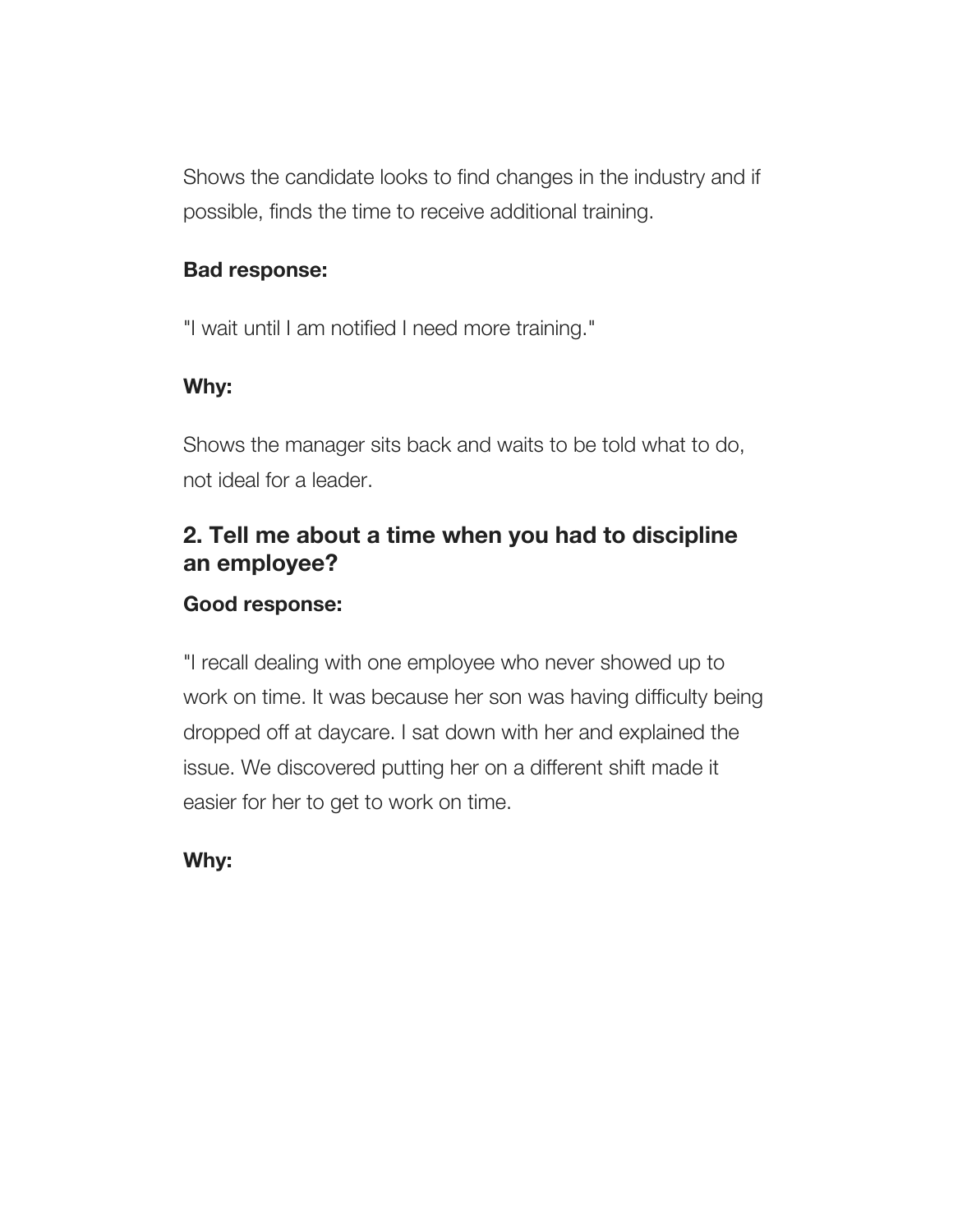Shows they took the time to work out a solution while disciplining the employee.

## **Bad response:**

"I let HR handle it for me."

## **Why:**

Shows the candidate is uncomfortable with disciplining staff and will likely act the same in your organization.

## **3. Tell me about a time when you wowed a customer?**

## **Good response:**

"Customer was having an issue with a product, so I offered to replace it and pay for the shipping of the broken item. I also offered her a \$25 credit on a future order when we received the broken item back. We had that item in our hands by the end of the week and she got her credit."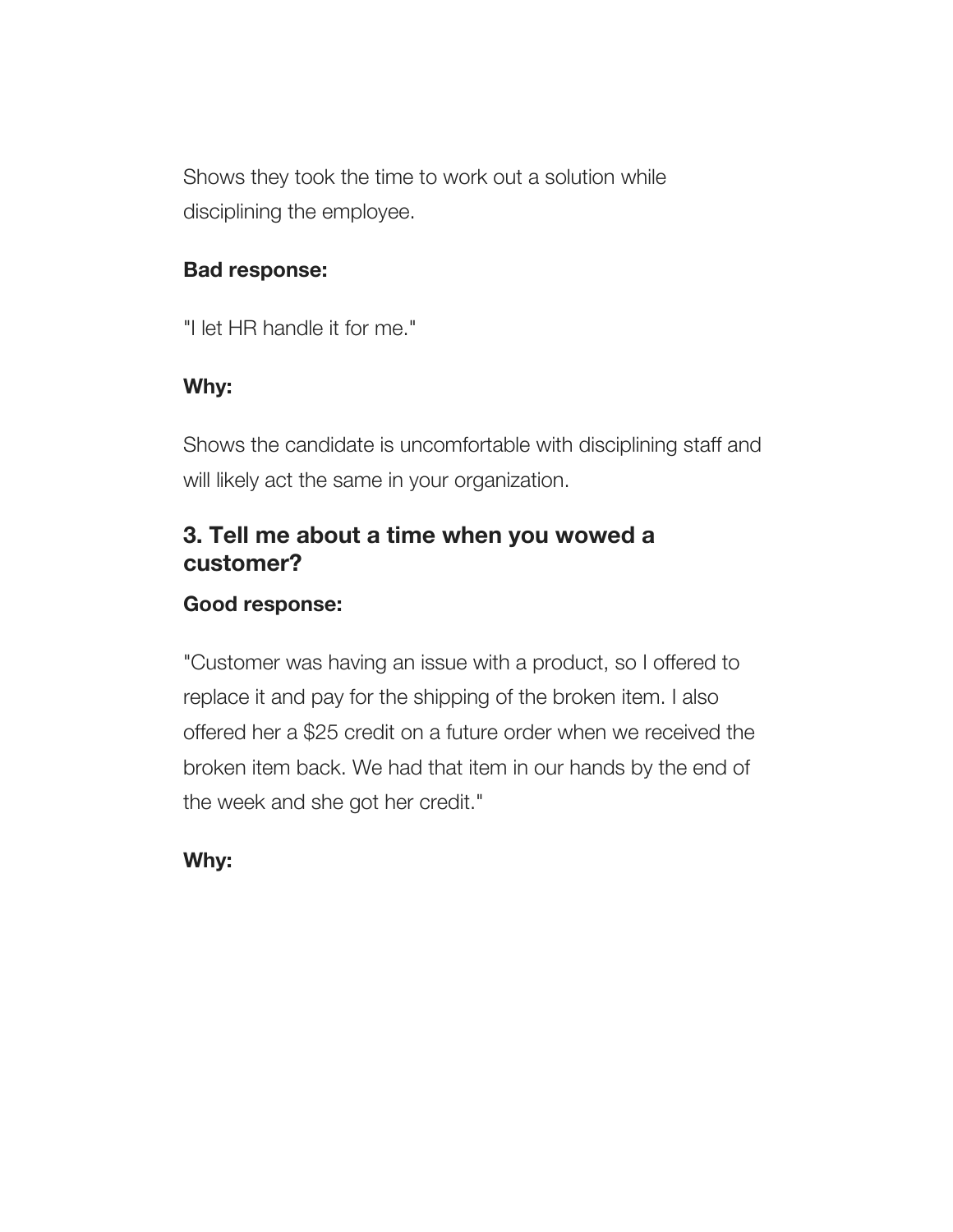Shows the candidate does everything in his/her power to make the situation right and make the customer happy.

## **Bad response:**

"Um, I'm not sure. What do you mean?"

## **Why:**

Shows the candidate is unaware of industry jargon and may not have the right mindset for customer service.